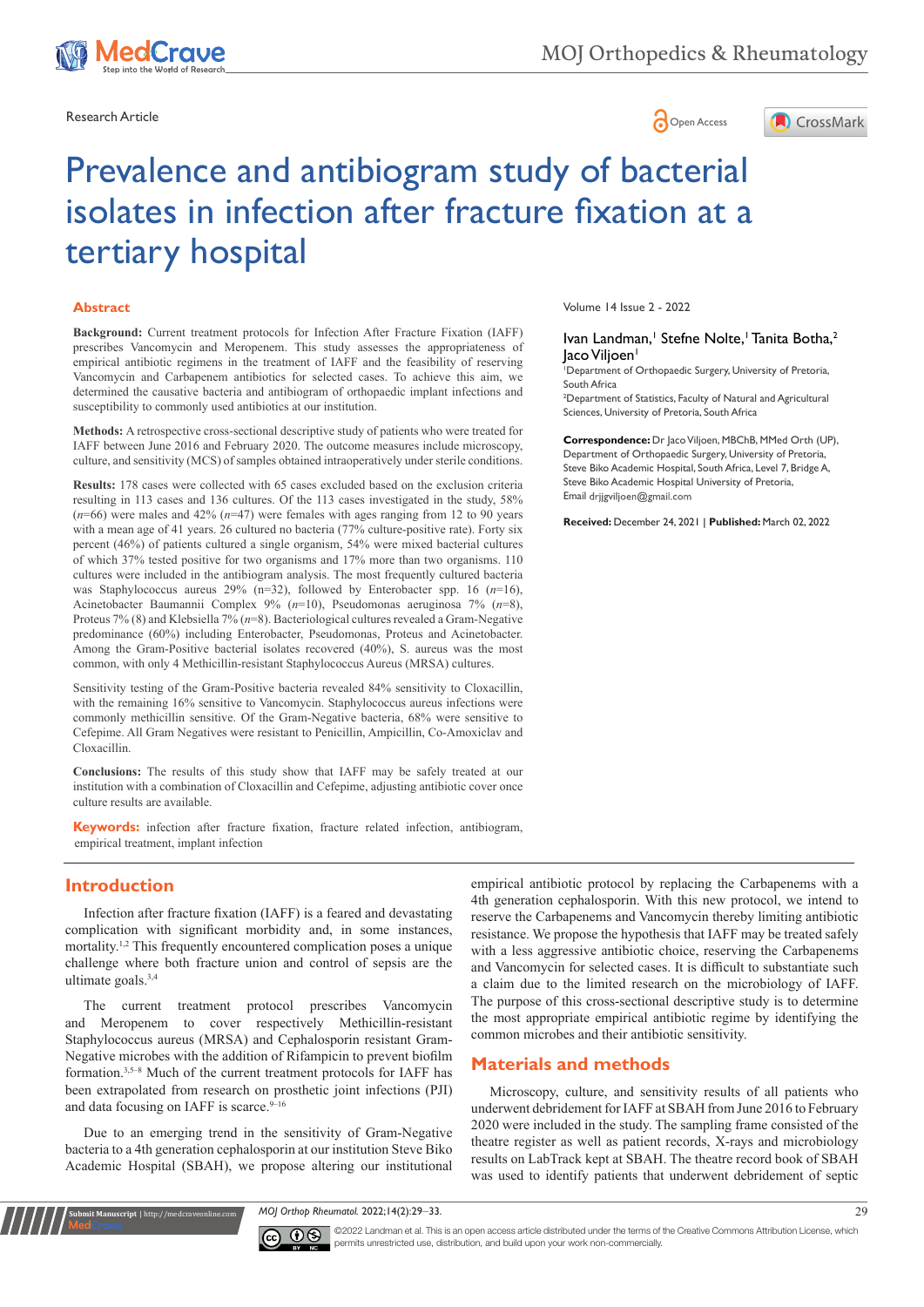*Prevalence and antibiogram study of bacterial isolates in infection after fracture fixation at a tertiary hospital*

wounds. The patient's name, hospital number, and the date of the procedure were recorded.

The patient file was requested from records and examined for the indication for debridement, the date of the original injury and original fixation. X-ray records were accessed via the Pax system to crossreference to the patient file. LabTract was used to trace the MC&S results of the qualifying

# **Results**

A total number of 178 cases were collected with 65 cases excluded based on the exclusion criteria resulting in 113 cases and 136 cultures. From the 113 cases investigated in the study, 58% (*n*=66) were males and 42% (*n*=47) were females with ages ranging from 12 to 90 years with a mean age of 41 years (Table 1). Thirteen patients sustained open fractures and the remaining 100 patients closed injuries. Upper limb injuries accounted for  $22\%$  (n=25) of the cases and 78% (n=88) was due to injuries of the lower limbs. Details of anatomical distribution are listed in Table 2.

#### **Table 1** Age and Sex

| $n = 113$        |                  |
|------------------|------------------|
| Mean Age (years) | 41 years (12-90) |
| Sex (% male)     | 58% (66)         |

**Table 2** Anatomical distribution

| Upper limb $22\%$ (n=25) |    |  |  |  |
|--------------------------|----|--|--|--|
| Clavicle                 | 2  |  |  |  |
| Humerus                  | 10 |  |  |  |
| Forearm                  | 12 |  |  |  |
| Lower limb 78% (n88)     |    |  |  |  |
| Femur                    | 32 |  |  |  |
| Patella                  | 5  |  |  |  |
| Tibia                    | 20 |  |  |  |
| <b>Foot and Ankle</b>    | 31 |  |  |  |

Of the total 113 patients, 26 cultured no bacteria (77% culturepositive rate). Forty six percent (46%) of patients cultured a single organism, 54% were mixed bacterial cultures of which 37% accounted for two organisms and 17% more than two organisms, resulting in 110 cultures being included in the antibiogram analysis.

The most frequently cultured bacteria was Staphylococcus aureus 29%  $(n=32)$ , followed by Enterobacter spp. 14.5%  $(n=16)$ , Acinetobacter Baumannii complex 9% (*n*=10), Pseudomonas aeruginosa 7% (*n*=8), Proteus 7% (8), and Klebsiella 7% (*n*=8). Table 3 depicts bacterial cultures from intraoperative samples in patients with IAFF.

Bacteriological cultures revealed a 60% (*n*=66) Gram-Negative predominance including Enterobacter, Pseudomonas, Proteus, and Acinetobacter. Among the Gram-Positive bacterial isolates recovered (*n*=44), S. aureus was the most common (*n*=32), with only 4 MRSA cultures. Sensitivity testing of the Gram-Positive bacteria revealed an 84% sensitivity to Cloxacillin, with the remaining 16% sensitive to Vancomycin. Staphylococcus aureus infections were commonly Methicillin-sensitive, with only 4 of the 32 S. aureus cultures being MRSA. The susceptibility of the bacterial isolates to commonly used antibiotic regimes are demonstrated in Table 4. Of the Gram-Negative

bacteria, 68% were sensitive to Cefepime. All Gram-Negatives were resistant to Penicillin, Ampicillin, Co-Amoxiclav, and Cloxacillin. The susceptibility of isolates to tested antibiotics are detailed in Table 5.

**Table 3** Bacterial cultures from intraoperative samples in patients with IAFF

|                                      | Total $n=110$ |  |  |  |
|--------------------------------------|---------------|--|--|--|
| <b>Staphylococci</b>                 |               |  |  |  |
| Staphylococcus aureus                | 32            |  |  |  |
| Staphylococcus epidermidis           | I             |  |  |  |
| <b>Streptococci</b>                  |               |  |  |  |
| Streptococcus group a                | 3             |  |  |  |
| Streptococcus group b                | I             |  |  |  |
| <b>Enterococci</b>                   |               |  |  |  |
| Enterococcus faecalis                | 4             |  |  |  |
| Enterococcus faecium                 | 2             |  |  |  |
| <b>Enterobacterales</b>              |               |  |  |  |
| Proteus mirabilis                    | 7             |  |  |  |
| Proteus vulgaris                     | L             |  |  |  |
| Enterobacter cloacae complex         | 16            |  |  |  |
| Burkholderia Cepacia                 | I             |  |  |  |
| Klebsiella pneumoniae                | 6             |  |  |  |
| Klebsiella oxytoca                   | 2             |  |  |  |
| Serratia marcescens                  | 6             |  |  |  |
| Escherichia coli                     | 4             |  |  |  |
| Morganella morganii subsp morganii   | 2             |  |  |  |
| Non-fermenting Gram-Negative bacilli |               |  |  |  |
| Pseudomonas aeruginosa               | 8             |  |  |  |
| Acinetobacter baumannii              | 10            |  |  |  |
| <b>Sphingomonadales</b>              |               |  |  |  |
| Sphingomonas paucimobilis            | 2             |  |  |  |
| <b>Burkholderiales</b>               |               |  |  |  |
| Achromobacter denitrificans          | I             |  |  |  |
| Alcaligenes faecalis subsp faecalis  | I             |  |  |  |

**Table 4** Susceptibility of bacterial isolates to commonly used antibiotic regimes

| Antibiotic regimen          | Patients tested (n) | Cover $n$ $%$ |
|-----------------------------|---------------------|---------------|
| Cloxacillin                 | 32                  | 28 (88%)      |
| Vancomycin                  | 4                   | 4(100%)       |
| Penicillin + Ampicillin     | 29                  | 4(14%)        |
| Ceftazidime                 | 31                  | 14(45%)       |
| Amoxicillin-Clavulanic acid | 28                  | 5(18%)        |
| Piperacillin-Tazobactam     | 30                  | 15(50%)       |
| Cefepime                    | 47                  | 32(68%)       |
| Cloxacillin + Cefepime      | 79                  | 60(76%)       |

**Citation:** Landman I, Nolte S, Botha T, et al. Prevalence and antibiogram study of bacterial isolates in infection after fracture fixation at a tertiary hospital. *MOJ Orthop Rheumatol.* 2022;14(2):29‒33. DOI: [10.15406/mojor.2022.14.00573](https://doi.org/10.15406/mojor.2022.14.00573)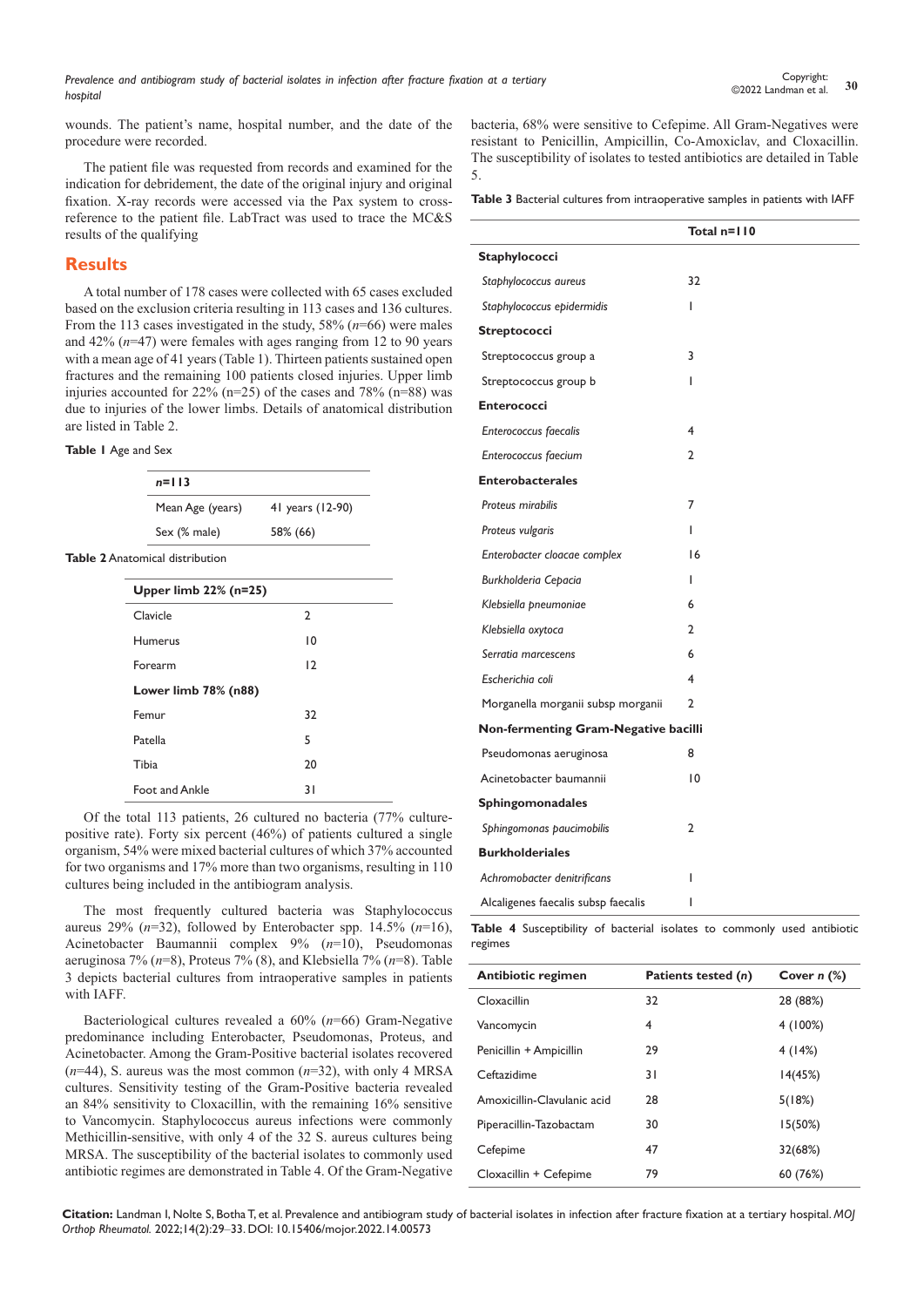**Table 5** Susceptibility of isolates to tested antibiotics

| <b>Antibiotic regimen</b> | <b>Number of Gram-</b><br><b>Positive isolates</b><br>tested $(n = 44)$ | <b>Susceptible Gram-</b><br>Positive isolates.<br>$n, (\%)$ | <b>Number of Gram-</b><br><b>Negative isolates</b><br>tested $(n = 66)$ | <b>Susceptible Gram-</b><br>Negative isolates.<br>$n, (\%)$ |
|---------------------------|-------------------------------------------------------------------------|-------------------------------------------------------------|-------------------------------------------------------------------------|-------------------------------------------------------------|
| Amoxicillin-clavulanic    |                                                                         | ٠                                                           | 28                                                                      | 5(18%)                                                      |
| Penicillin/Ampicillin     | 29                                                                      | 4(14%)                                                      |                                                                         |                                                             |
| <b>Cloxacillin</b>        | 32                                                                      | 28 (88%)                                                    |                                                                         | $0(0\%)$                                                    |
| Vancomycin                | 5                                                                       | $5(100\%)$                                                  |                                                                         | $0(0\%)$                                                    |
| Ceftazidime               |                                                                         | ٠                                                           | 31                                                                      | 14 (45%)                                                    |
| Cefepime                  |                                                                         |                                                             | 47                                                                      | 32 (68%)                                                    |
| Piperacillin/Tazobactam   |                                                                         |                                                             | 30                                                                      | 15 (50%)                                                    |
| Ertapenem                 |                                                                         |                                                             | 13                                                                      | 12 (92%)                                                    |
| Imipenem                  |                                                                         |                                                             | 18                                                                      | 10(56%)                                                     |
| Meropenem                 |                                                                         |                                                             |                                                                         |                                                             |

## **Discussion**

Infection after fracture fixation is a major cause of morbidity in trauma patients and an accurate microbiological and susceptibility profile of causative organisms in a given hospital is important to determine appropriate empirical antibiotic therapy.17–19

#### **Negative cultures**

Positive cultures were obtained in 75% of the studied patients, comparing well with the review by Venter et al.<sup>13</sup> and Pincher et al.<sup>20</sup> in which 79% and 81% had positive cultures respectively. This is noticeably lower than in comparable studies by Zimmeli et al.<sup>9</sup> 89%, Tuon et al.<sup>17</sup> 93%, and Khosravi et al.21 93.9%.9,17,21 We postulate that our lower positive culture rate may be due to the lack of routinely extended cultures, lack of sonification of explanted hardware, and routine administration of intraoperative prophylactic antibiotics at our institution.22–24

## **Gram stain**

In the current study we demonstrated a Gram-Negative predominance as is common in developing countries, particularly *Enterobacteriacea, P. aeruginosa, and Acinetobacter baumannii*, 17,25,26 this corresponds well with the study by Tuon et al.<sup>17</sup> In contrast, Venter et al.<sup>13</sup> demonstrated a 60% Gram-Positive predominance. This may be attributed to the fact that the study by Venter et al.<sup>13</sup> included all patients with chronic osteomyelitis and not only patients with IAFF.

#### **Staphylococcus aureus**

Staphylococcus aureus was the most frequent culture in our study and agreed with the study by Arciola et al.,<sup>11</sup> Toun et al.<sup>17</sup> and Khosravi et al.<sup>21</sup> which reported Staphylococci as the most prevalent organism.11,17,21 We demonstrated an MRSA rate of 3.6% that is significantly lower than in studies by Tuon et al.<sup>17</sup> who reported a rate of 12% and Venter et al.<sup>21</sup> demonstrating an MRSA rate of 15%. This finding supports our hypothesis that Vancomycin may be reserved for culture-proven resistant infections at our institution.

### **Sensitivity**

The antimicrobial susceptibility test further revealed that:

i. Gram-Positive cultures were sensitive to Cloxacillin in 84% of cultures with the remaining 16% resistant to Cloxacillin (4

MRSA, 1 Staph epi, 2 Enterococcus faecium). All the cultures resistant to Cloxacillin were sensitive to Vancomycin.

ii. Of the Gram-Negative cultures, 70% were sensitive to Cefepime and the remaining resistant bacteria were all sensitive to the Carbapenems. Additionally, all the Gram-Negative bacteria were resistant to Penicillin, Ampicillin, Amoxicillin-Clavulanic acid, and Cloxacillin.

## **Changing empirical therapy**

There is no generally accepted consensus on how resistance data should be applied to treatment decisions about empirical antibiotic regimens.27 The decision to alter empirical antimicrobial regime is a complicated one, and cannot be made based on one single parameter. Considerations include cost, consequences of failed treatment, the correlation between laboratory resistance and clinical response, and overuse of reserve agents.28,29

In addition, there is no universally accepted resistance threshold at which to change empirical antibiotic therapy, neither can a universal threshold be applied to all diseases. As an example, the World Health Organisation (WHO) recommend an arbitrary resistance threshold of 5% for treating gonorrhoea.30 In the treatment of Malaria, the WHO recommends a change in first-line therapy when an arbitrary figure of 25% of patients treated relapse.<sup>31</sup>

The decision to change empirical antibiotic regimes should be made by a multidisciplinary team taking into consideration the severity of the condition and the potential consequences of ineffective treatment.<sup>19,27,32</sup> It is, therefore, reasonable to accept relatively high rates of resistance to first-line agents in the management of non-lifethreatening infections in otherwise healthy patients.

## **Conclusion**

The results of this study suggest that Cloxacillin and Cefepime may safely be used as empirical treatment for IAFF in healthy hosts at our institution.

## **Contribution**

This study contributes to the existing literature on the management of IAFF and antibiotic stewardship, reserving the Carbapenems and Vancomycin for selected resistant cases.

**Citation:** Landman I, Nolte S, Botha T, et al. Prevalence and antibiogram study of bacterial isolates in infection after fracture fixation at a tertiary hospital. *MOJ Orthop Rheumatol.* 2022;14(2):29‒33. DOI: [10.15406/mojor.2022.14.00573](https://doi.org/10.15406/mojor.2022.14.00573)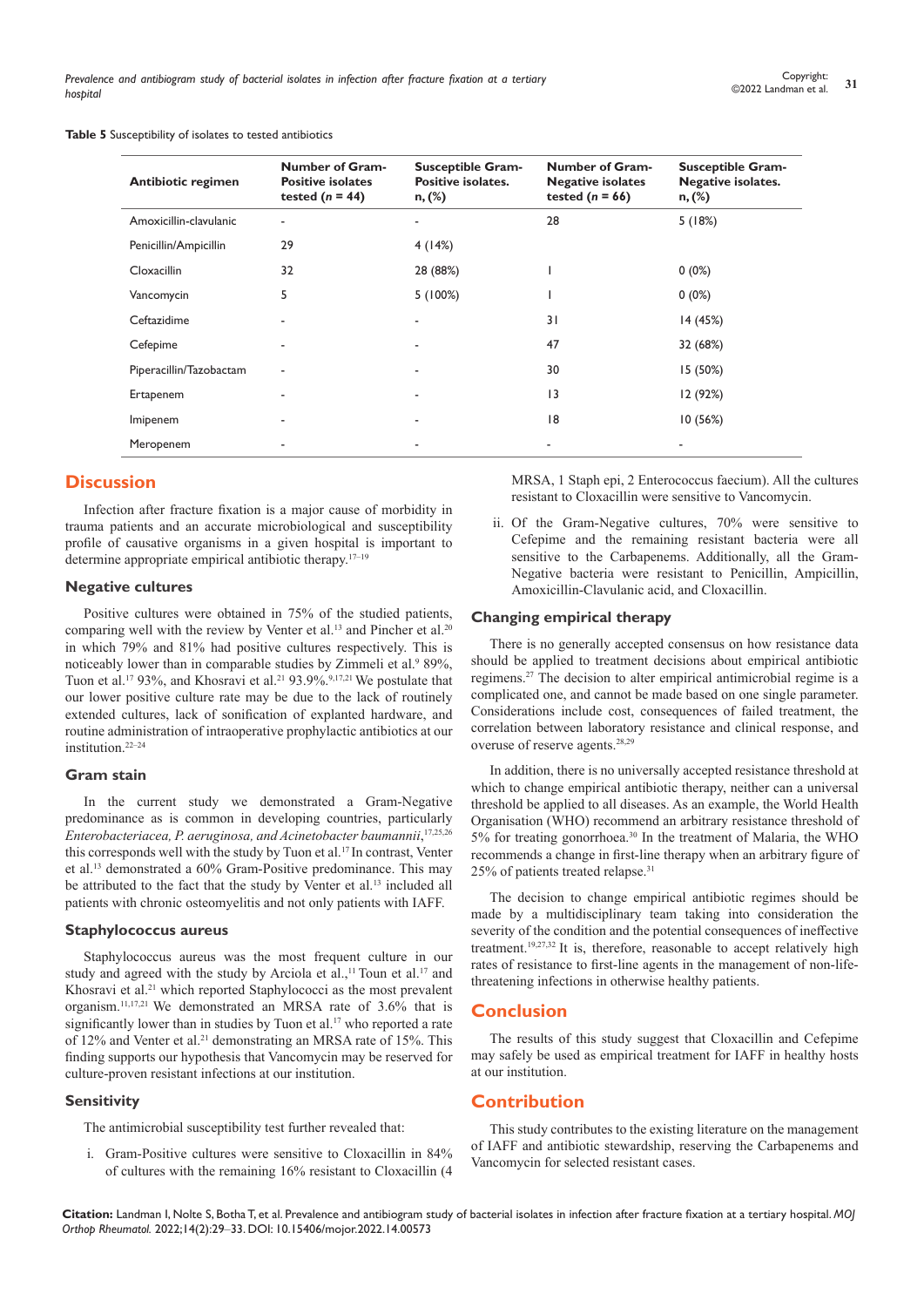*Prevalence and antibiogram study of bacterial isolates in infection after fracture fixation at a tertiary hospital*

# **Limitations**

The limitations of this study are typical of a retrospective study where the strength of the study is dependent on the quality of the medical records. A retrospective study design was chosen to utilise the vast amount of available data and to avoid the high cost associated with a prospective study. The sample size was small but similar to other studies focused on IAFF. The study was performed at a single tertiary centre treating complex trauma and limb reconstruction cases. This may limit the external validity of the study when applied to smaller centres. The high rate of negative cultures may predispose the study to bias.

## **Ethics statement**

The authors declare that this submission is in accordance with the principles laid down by the Responsible Research Publication Position Statements as developed at the Second World Conference on Research Integrity in Singapore, 2010. Before commencement of the study, ethical approval was obtained from the following ethical review board: University of Pretoria MMed committee, as well as the University of Pretoria Faculty of Health Sciences Ethics Committee; Ethics reference number: 524/2019. Patients' records were anonymised by allocating a study number to each patient. Ethical principles as outlined by the World Medical Association Declaration of Helsinki were adhered to.

For this study formal consent was not required.

## **Funding sources**

No funding was received for this study.

### **Declaration**

The authors declare authorship of this article and that they have followed sound scientific research practice. This research is original and does not transgress plagiarism policies.

## **Author contributions**

IL: Data capture, data analysis, draft preparation, manuscript preparation

SN: Data capture, manuscript revision

TB: Statistical Analysis

JV: Study conceptualisation, data capture, data analysis, manuscript revision.

# **Ackowledgments**

None.

## **Conflicts of interest**

The authors declare that there are no conflicts of interest.

### **References**

- 1. [Campoccia D, Montanaro L, Arciola CR. The significance of infection](https://pubmed.ncbi.nlm.nih.gov/16364434/)  [related to orthopedic devices and issues of antibiotic resistance](https://pubmed.ncbi.nlm.nih.gov/16364434/)*. Biomaterials.* [2006;27\(11\):2331–2339.](https://pubmed.ncbi.nlm.nih.gov/16364434/)
- 2. [Trampuz A, Zimmerli W. Diagnosis and treatment of infections associated](https://pubmed.ncbi.nlm.nih.gov/16651073/)  [with fracture-fixation devices.](https://pubmed.ncbi.nlm.nih.gov/16651073/) *Injury.* 2006;37 Suppl 2:S59–S66.
- 3. [Jiang N, Wang BW, Chai YM, et al. Chinese expert consensus on](https://pubmed.ncbi.nlm.nih.gov/31445830/)  [diagnosis and treatment of infection after fracture fixation](https://pubmed.ncbi.nlm.nih.gov/31445830/)*. Injury.* [2019;50\(11\):1952–1958.](https://pubmed.ncbi.nlm.nih.gov/31445830/)
- 4. [Fang C, Wong TM, To KK, et al. Infection after fracture osteosynthesis](https://pubmed.ncbi.nlm.nih.gov/28219306/)  - Part II. *J Orthop Surg (Hong Kong*[\). 2017;25\(1\):2309499017692714.](https://pubmed.ncbi.nlm.nih.gov/28219306/)
- 5. [Wouthuyzen-Bakker M, Tornero E, Morata L, et al. Moxifloxacin plus](https://pubmed.ncbi.nlm.nih.gov/28668678/)  [rifampin as an alternative for levofloxacin plus rifampin in the treatment](https://pubmed.ncbi.nlm.nih.gov/28668678/)  [of a prosthetic joint infection with Staphylococcus aureus. I](https://pubmed.ncbi.nlm.nih.gov/28668678/)*nt J Antimicrob Agents*[. 2018;51\(1\):38–42.](https://pubmed.ncbi.nlm.nih.gov/28668678/)
- 6. [Moran E, Masters S, Berendt AR, et al. Guiding empirical antibiotic](https://www.journalofinfection.com/article/S0163-4453(07)00019-9/fulltext)  [therapy in orthopaedics: The microbiology of prosthetic joint infection](https://www.journalofinfection.com/article/S0163-4453(07)00019-9/fulltext)  [managed by debridement, irrigation and prosthesis retention.](https://www.journalofinfection.com/article/S0163-4453(07)00019-9/fulltext) *J Infect.*  $2007;55(1):1-7.$
- 7. [Marais L, Ferreira N, Aldous C, et al. The management of chronic](http://www.scielo.org.za/scielo.php?script=sci_arttext&pid=S1681-150X2014000300005)  [osteomyelitis: Part II – Principles of post-infective reconstruction and](http://www.scielo.org.za/scielo.php?script=sci_arttext&pid=S1681-150X2014000300005)  antibiotic therapy. *[SA Orthopaedic Journal](http://www.scielo.org.za/scielo.php?script=sci_arttext&pid=S1681-150X2014000300005)*. 2014;13(3):32–39.
- 8. [McNally M, Nagarajah K. Osteomyelitis.](https://www.orthopaedicsandtraumajournal.co.uk/article/S1877-1327(10)00129-6/fulltext) *Orthopaedics and Trauma*. [2010;24:416–429.](https://www.orthopaedicsandtraumajournal.co.uk/article/S1877-1327(10)00129-6/fulltext)
- 9. [Zimmerli W, Ochsner PE. Management of infection associated with](https://pubmed.ncbi.nlm.nih.gov/12682815/)  prosthetic joints. *Infection.* [2003;31\(2\):99–108.](https://pubmed.ncbi.nlm.nih.gov/12682815/)
- 10. [Holleyman RJ, Baker P, Charlett A, et al. Microorganisms responsible for](https://pubmed.ncbi.nlm.nih.gov/25829328/)  [periprosthetic knee infections in England and Wales.](https://pubmed.ncbi.nlm.nih.gov/25829328/) *Knee Surg Sports Traumatol Arthrosc.* [2016;24\(10\):3080–3087.](https://pubmed.ncbi.nlm.nih.gov/25829328/)
- 11. [Arciola CR, An YH, Campoccia D, et al. Etiology of implant orthopedic](https://pubmed.ncbi.nlm.nih.gov/16353115/)  [infections: a survey on 1027 clinical isolates.](https://pubmed.ncbi.nlm.nih.gov/16353115/) *Int J Artif Organs.*  [2005;28\(11\):1091–1100.](https://pubmed.ncbi.nlm.nih.gov/16353115/)
- 12. [Marais L, Ferreira N, Aldous C, et al. The management of chronic](http://www.scielo.org.za/scielo.php?script=sci_arttext&pid=S1681-150X2014000200005)  [osteomyelitis: Part I - Diagnostic work-up and surgical principles.](http://www.scielo.org.za/scielo.php?script=sci_arttext&pid=S1681-150X2014000200005) *South [African Orthopaedic Journal](http://www.scielo.org.za/scielo.php?script=sci_arttext&pid=S1681-150X2014000200005)*. 2014;13:42.
- 13. [Venter RG, Tanwar YS, Grey JP, et al. The management of chronic](http://www.scielo.org.za/scielo.php?script=sci_arttext&pid=S1681-150X2021000100007)  [osteomyelitis in adults: outcomes of an integrated approach.](http://www.scielo.org.za/scielo.php?script=sci_arttext&pid=S1681-150X2021000100007) *SA [Orthopaedic Journal.](http://www.scielo.org.za/scielo.php?script=sci_arttext&pid=S1681-150X2021000100007)* 2021;20(1):33–38.
- 14. [Metsemakers WJ, Kuehl R, Moriarty TF, et al. Infection after fracture](https://pubmed.ncbi.nlm.nih.gov/27639601/)  [fixation: Current surgical and microbiological concepts.](https://pubmed.ncbi.nlm.nih.gov/27639601/) *Injury.* [2018;49\(3\):511–522.](https://pubmed.ncbi.nlm.nih.gov/27639601/)
- 15. [Aggarwal VK, Bakhshi H, Ecker NU, et al. Organism profile in](https://www.thieme-connect.com/products/ejournals/pdf/10.1055/s-0033-1364102.pdf)  [periprosthetic joint infection: pathogens differ at two arthroplasty](https://www.thieme-connect.com/products/ejournals/pdf/10.1055/s-0033-1364102.pdf)  [infection referral centers in Europe and in the United States](https://www.thieme-connect.com/products/ejournals/pdf/10.1055/s-0033-1364102.pdf)*. J Knee Surg.* [2014;27\(5\):399–406.](https://www.thieme-connect.com/products/ejournals/pdf/10.1055/s-0033-1364102.pdf)
- 16. [Puetzler J, Zalavras C, Moriarty TF, et al. Clinical practice in prevention](https://pubmed.ncbi.nlm.nih.gov/31029369/)  [of fracture-related infection: An international survey among 1197](https://pubmed.ncbi.nlm.nih.gov/31029369/)  [orthopaedic trauma surgeons.](https://pubmed.ncbi.nlm.nih.gov/31029369/) *Injury.* 2019;50(6):1208–1215.
- 17. [Tuon FF, Cieslinski J, Ono AFM, et al. Microbiological profile and](https://pubmed.ncbi.nlm.nih.gov/30069593/)  [susceptibility pattern of surgical site infections related to orthopaedic](https://pubmed.ncbi.nlm.nih.gov/30069593/)  trauma. *Int Orthop*[. 2019;43\(6\):1309–1313.](https://pubmed.ncbi.nlm.nih.gov/30069593/)
- 18. [Vemu L, Sudhaharan S, Mamidi N, et al. Need for appropriate specimen](https://pubmed.ncbi.nlm.nih.gov/29403199/)  [for microbiology diagnosis of chronic osteomyelitis.](https://pubmed.ncbi.nlm.nih.gov/29403199/) *J Lab Physicians*. [2018;10\(1\):21–25.](https://pubmed.ncbi.nlm.nih.gov/29403199/)
- 19. [Bonnevialle P. Operative treatment of early infection after internal fixation](https://pubmed.ncbi.nlm.nih.gov/28057476/)  [of limb fractures \(exclusive of severe open fractures\).](https://pubmed.ncbi.nlm.nih.gov/28057476/) *Orthop Traumatol Surg Res.* [2017;103\(1S\):S67–S73.](https://pubmed.ncbi.nlm.nih.gov/28057476/)
- 20. [Pincher B, Fenton C, Jeyapalan R, et al. A systematic review of the](https://josr-online.biomedcentral.com/articles/10.1186/s13018-019-1388-2)  [single-stage treatment of chronic osteomyelitis.](https://josr-online.biomedcentral.com/articles/10.1186/s13018-019-1388-2) *J Orthop Surg Res*. [2019;14\(1\):393.](https://josr-online.biomedcentral.com/articles/10.1186/s13018-019-1388-2)
- 21. [Khosravi A, Ahmadi F, Salmanzade S, et al. Study of Bacteria Isolated](https://scialert.net/abstract/?doi=jm.2009.158.163)  [from Orthopedic Implant Infections and their Antimicrobial Susceptibility](https://scialert.net/abstract/?doi=jm.2009.158.163)  Pattern*[. Research Journal of Microbiology.](https://scialert.net/abstract/?doi=jm.2009.158.163)* 2009;4(4):158–163.
- 22. [Yano MH, Klautau GB, da Silva CB, et al. Improved diagnosis of infection](https://pubmed.ncbi.nlm.nih.gov/25232155/)  [associated with osteosynthesis by use of sonication of fracture fixation](https://pubmed.ncbi.nlm.nih.gov/25232155/)  implants. *J Clin Microbiol.* [2014;52\(12\):4176–4182.](https://pubmed.ncbi.nlm.nih.gov/25232155/)
- 23. [Al-Mayahi M, Cian A, Lipsky BA, et al. Administration of antibiotic](https://pubmed.ncbi.nlm.nih.gov/26283328/)  [agents before intraoperative sampling in orthopedic infections alters](https://pubmed.ncbi.nlm.nih.gov/26283328/)  culture results. *J Infect.* [2015;71\(5\):518–525.](https://pubmed.ncbi.nlm.nih.gov/26283328/)

**Citation:** Landman I, Nolte S, Botha T, et al. Prevalence and antibiogram study of bacterial isolates in infection after fracture fixation at a tertiary hospital. *MOJ Orthop Rheumatol.* 2022;14(2):29‒33. DOI: [10.15406/mojor.2022.14.00573](https://doi.org/10.15406/mojor.2022.14.00573)